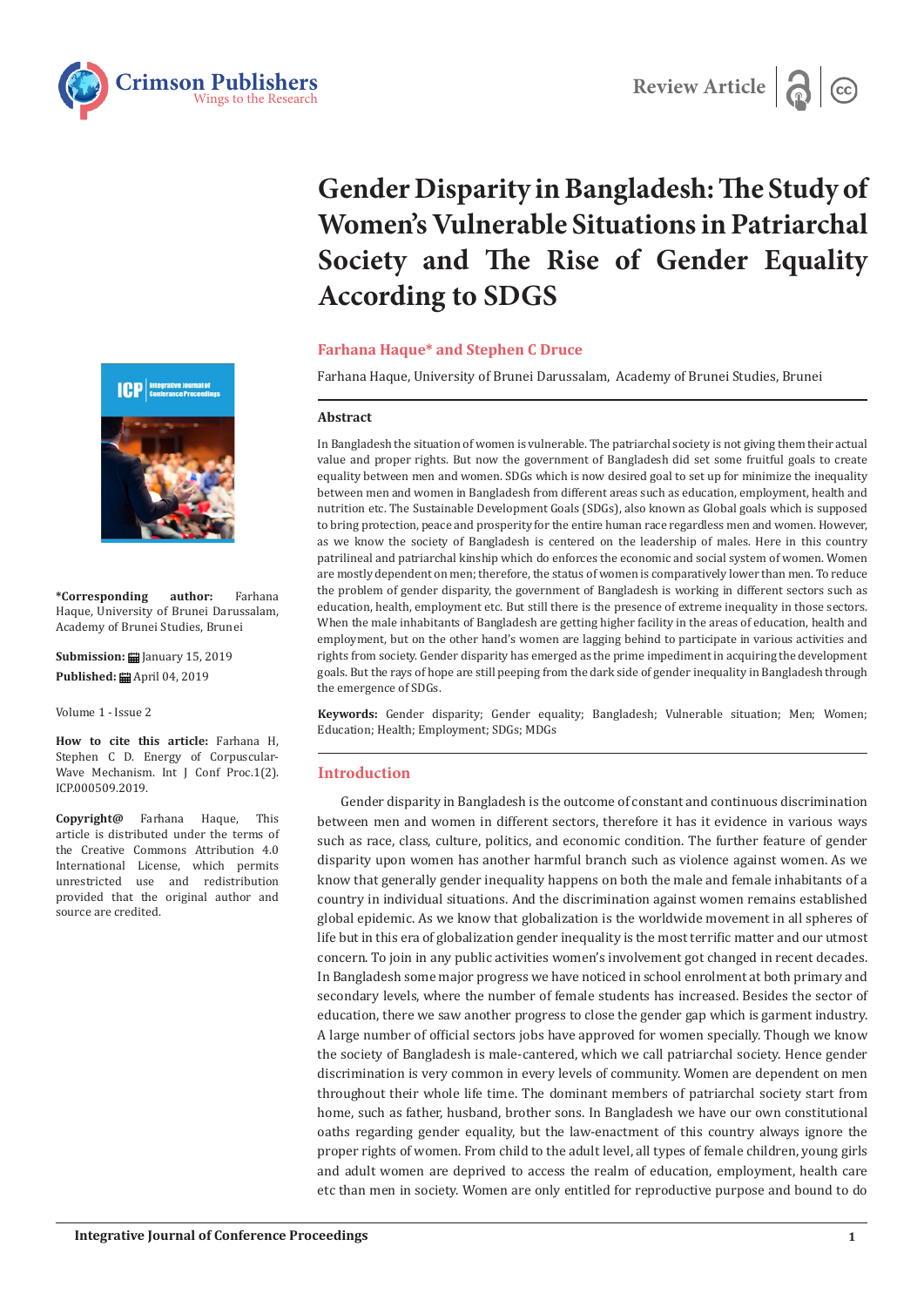their household works, and they are not allowed to work outside of home. Gender equality which is considered as an influencing factor of violence against women results from the persistent discrimination of one group of people based on gender. It also manifests itself differently based on race, culture, politics, country and economic situation. Although men and women are subjected to gender discrimination in the individual level, discrimination against women has become a global contagion. Thus, the attainment of sustainable development depends to a large extent on ensuring equality in women's empowerment and promoting gender equality.

Realizing the significance of gender equality and women empowerment, UNDP along with other UN partners and the rest of the global community has been working hard since 2000. As a result of their persistent hard work, they have achieved remarkable successes in different aspects of women's empowerment. For instance, the number of schools going girls has exploded as compared to 15 years ago, and thus gender parity in primary education has been reached in most regions of the world. Even the contribution of women outside agriculture has been strengthened as they now make up to 41 per cent of paid workers as compared to 35 per cent in 1990. This write-up provides a brief overview about the state of gender equality and its challenges in the context of Bangladesh as one of the main goals of Sustainable Development Goals (SDGs).

#### **SDGs goals in Bangladesh**

The Sustainable Development Goals (SDGs) are the outline to achieve a better and more trustworthy future for all. SDGs got some prominent aims to reduce the global challenges people are facing including the areas of poverty, inequality in the sectors of education, employment, health and nutrition, climate, the issues of environmental degradation, peace and justice. The goals of SDGs are interconnected and they are supposed to acquire their goal and target by 2030. Among all other goals, gender equality is one of the 17 goals in the agenda for sustainable development. Among all other established achievements in different sectors, SDGs make sure that there will be no gender disparity against women in any parts of the world. So, the recognized barriers that creates obstacles to the process of establish gender equality are basically the sexual violence and exploitation, also there are the issue of unequal dividing of unpaid care and domestic task. Apart from the sexual and domestic violence there is also the presence of discrimination against women regarding public decision making. To perceive the goals of SDGs it is salient to accomplish the targets of certify universal access to the issues of sexual and reproductive health for acquiring women's equal rights to economic sectors including land and property.

In spite of the completion of enormous development to ensure gender equality and also women's empowerment under the MDGs, women and girls are still not in stable condition thus suffering various types of discrimination and violence. Therefore, several targets have been set under goal-5 of SDGs. These targets are given below. First goal is to end all forms of discrimination against all women and girls. Secondly, the target regarding the elimination of all forms of violence against all women and girls in the public and private spheres, including trafficking and sexual and other types of exploitation, thirdly the elimination of all harmful practices, such as child, early and forced marriage and female genital mutilation, fourthly, the issue of recognition and value unpaid care and domestic work through the provision of public services, infrastructure and social protection policies and the promotion of shared responsibility within the household and the family as nationally appropriate. In fifthly the target is ensuring women's full and effective participation and equal opportunities for leadership at all levels of decisionmaking in political, economic and public life, sixthly it's about ensuring universal access to sexual and reproductive health and reproductive rights as agreed under the Programmed of Action of the International Conference on Population and Development and the Beijing Platform for Action and the outcome documents of their review conferences, seventhly, undertaking reforms to give women equal rights to economic resources, and access to ownership and control over land and other forms of property, financial services, inheritance and natural resources, under national laws, eighthly, enhancing the use of enabling technology, in particular information and communications technology, to promote the empowerment of women and finally the target is adopting and strengthening of sound policies and enforceable legislation for the promotion of gender equality and the empowerment of all women and girls at all levels.

# **Gender disparity in the sector of education**

For creating encouraging opportunities for women, Bangladesh government started affirmative action programs. And this affirmative program basically increases the rate of female literacy. Since the female literacy rate is enhancing but still there, we can see the sure gap in their enrolment. In the program of gender equality female students are treated as outsider from the structure of female literacy. Regarding the gender disparity in Bangladesh for women spread very widely according to the research of some notable scholars. Asadullah MN and Chaudhury N 2006, asserted that, in education of Bangladesh there has some various types of dimension along with career opportunities for females which to some extent connected with social, religious and economic values. While Raynor 2005 mentioned, about the attitudes of Bangladeshi people regarding female education and blamed to those confined minded people who actually are responsible for the gender disparity in education. But some positive issues have been identified by Chowdhury 2002 who found that, gender differences departed from enrolment at primary level. Maitra 2003 also asserted "there is no gender differential in the probability of current school enrolment of children aged 6-12, girls have a significantly higher probability of continuing in school relative to boys".

Another observer and scholar of school efficiency, Khandker 1996 investigate various types of achievements, failure and dropout's ratio for males and females but not with high disparity. He also discovered the lower dropout rate for girls that creates contradiction with the household-level analysis. However, for the secondary level of education the internal efficiency rate got examined by evaluating three components such as completion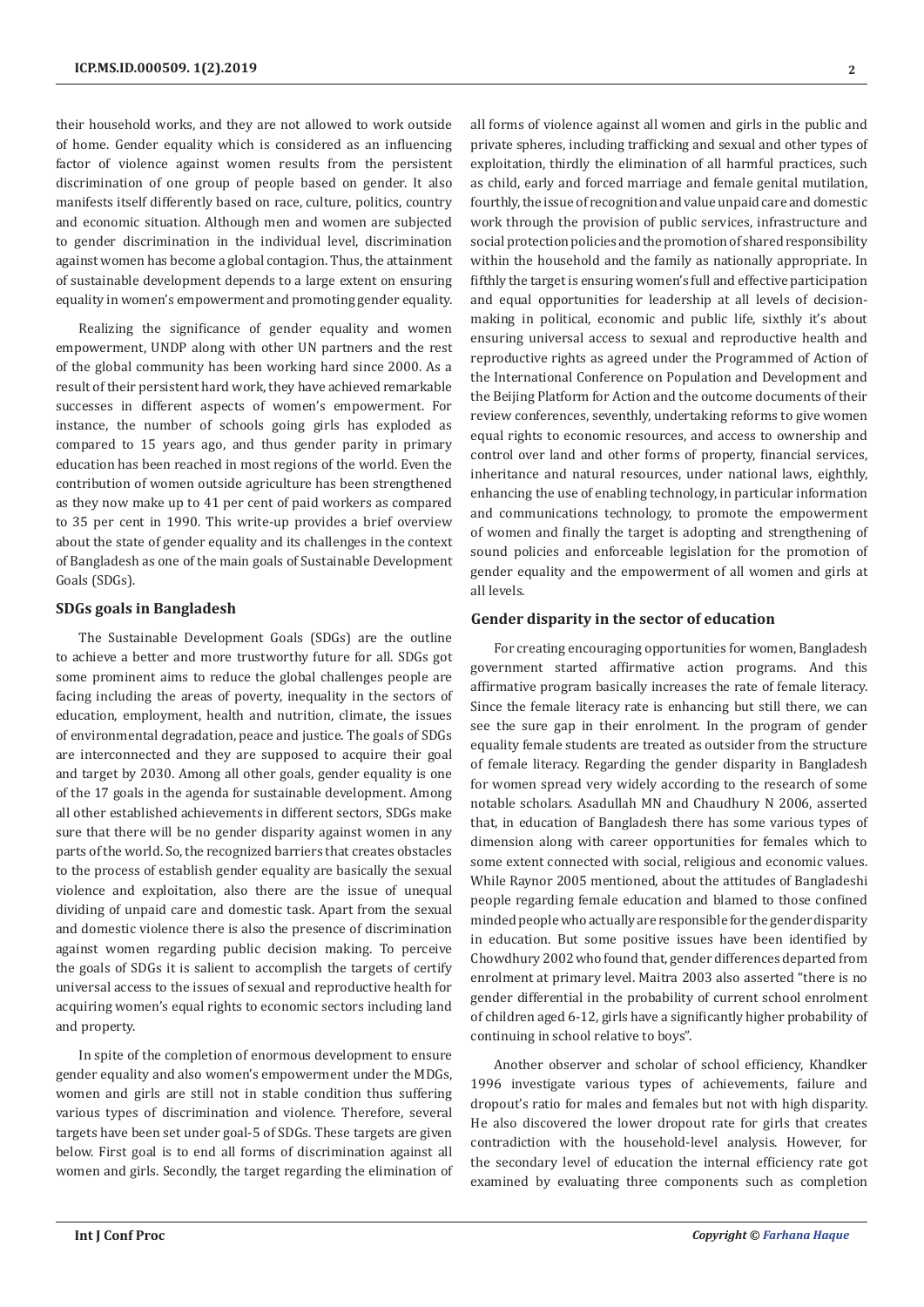rate, dropout rate and survival rate of students according to sex. When the value of completion rate and survival rate are high that means the level of efficiency is higher while on the other hands, if the dropout rate is high which suggests lower level of efficiency and social cost of literacy. For female students the completion rate is comparatively lower than the male students and also presents the decreasing tendency between 1999 and 2003. On the other sides, the dropout rate for females is exorbitant than males. The tendency to decreasing tendency in the issues of survival rate and efficiency rate are noticeable. Here it is to be noted that, despite of launching the female stipend program in secondary education, the completion and survival rate are not satisfying. After investigating the completion rate, dropout rate and survival rate, the education statistics of 2003 presented only 14% of a group of female students who enrolled in grade 6 and the group of female students who did complete secondary education reached grade 10 is lower compared to 20% male students. However, opposite scenario is observed in case of dropout rate where dropout rate is higher for female than the male students. So, we can say that there is a vast discrimination between male and female in the areas of completion rate, dropout rate and survival rate. According to statistics for female in rural area the survival rate was much higher whereas in all areas apart from rural area, the survival rate for male was higher than that of female. So, after rural area the statistics goes to the metropolitan area where the highest 100% survival rate was perceived there, and it was the lowest in 64% rural area.

In the years of 1998 and 2002 the statistics of survival rate showed the gradually diminishing survival of students from grade 6 to grade 10 and it has happened during the 4 years of time. In government high school of Bangladesh, the survival rate for male students is 100 percent. Therefore, it indicates no extermination due to continuous restatement and dropout. But for female in those government high school this rate was about 87 percent, 100 percent in Cadet College and explicitly the endowed schools. For both male and female students, comparatively the aid were different in government and private schools. In government schools male and female, they both got aided but in private schools they were not aided. However, the efficiency in economic sector and the sector of resource became the prime thing in government high school, Cadet College and also in endowed schools.

 After doing the survey it is to be noted that in sample schools the survival rate is much higher than national rate evaluated by the BANBEIS. Particularly it is also higher for female in private school in rural areas and this higher survival rate is the result of the implementation of female stipend program from grade 6 to grade 12. After the survival rate, the dropout rate is another thing to notice for the policy makers through location and different kinds of schools. And also, this dropout rate is high in secondary schools. From socio-economic point of view, the students who tend to leave school at their earlier stages take only partial education and most of them are without any doubt became ill-adapted to its social and economic surroundings.

To judge the discrimination in the sector of education between males and females is one of the compound and modernistic issue. From the past to till now discrimination regarding female education compared to male became changed in various forms. This issue of female education becoming positive recently because female enrolment has been increased in all phases of education in Bangladesh. According to the statistics of student's enrolment data in secondary schools all over Bangladesh from 1981-2002, we did able to see that the rate of female enrolment in secondary schools has presented an enormous increase over these years, as a result it outstretched 52.8% in 2002 from 27.02% in 1981. The values of GPI (Gender Parity Index) detect the expanding trend of female enrolment as well. To investigate female students' enrolment in schools, it is to be noted that there remain wide variations in the issue of location per school and the proportion of female students in total enrolment. Around the years of 2001 to 2003 the highest enrolment rate for female student was in metropolitan area and lowest in rural area. In metropolitan area we did see the extending trend in enrolment per school, while in semi-urban and rural areas this trend indexed as a declining trend. But in municipality area there was the presence of assorted trend in enrolment per school.

In metropolitan areas except rural areas survival rate for male students was higher than female students. This means internal efficiency and holding power of male students in rural school is not satisfactory whereas it is under the grade. For female, the highest survival rate was in metropolitan area and the lowest holding power was detected in semi-urban area. However, from every sides the survival rate in metropolitan school is significant than any other locations and this rate then goes to the municipality area in a greater way.

The main indicators of internal efficiency present survival rates for the govt. high school, Cadet College, private but govt. aided, private but not govt. aided and specially endowed schools. For male the highest survival rate was perceived in govt. high school and the lowest rate was observed in private but not govt. aided school. While on the other hands, for female the highest survival rate was observed in Cadet Colleges and the lowest rate in private but govt. aided schools. In this way we can say that economic proficiency and distinction were outstanding in government high school, Cadet College and especially the endowed schools.

In rural areas the dropout rate was the highest for female students and lowest in the metropolitan area such as lowest means less than one percent. For male students the scenario was almost same, but the changes happened in percentages. Except metropolitan area specially endowed schools the dropout rate was higher than male students. From socio-economic viewpoint, the students who leave school at the earlier stages receive only partial education and the majority of them are obviously ill adapted to its social and economic environment.

As a whole it can be said that, the enrolment in metropolitan and municipality areas are increasing continuously but decreasing is happening in semi-urban and rural areas. In order to judge the actual success in the development of female education, we have noticed female success in SSC examination is upturn in front of their enrolment status. According to the past years female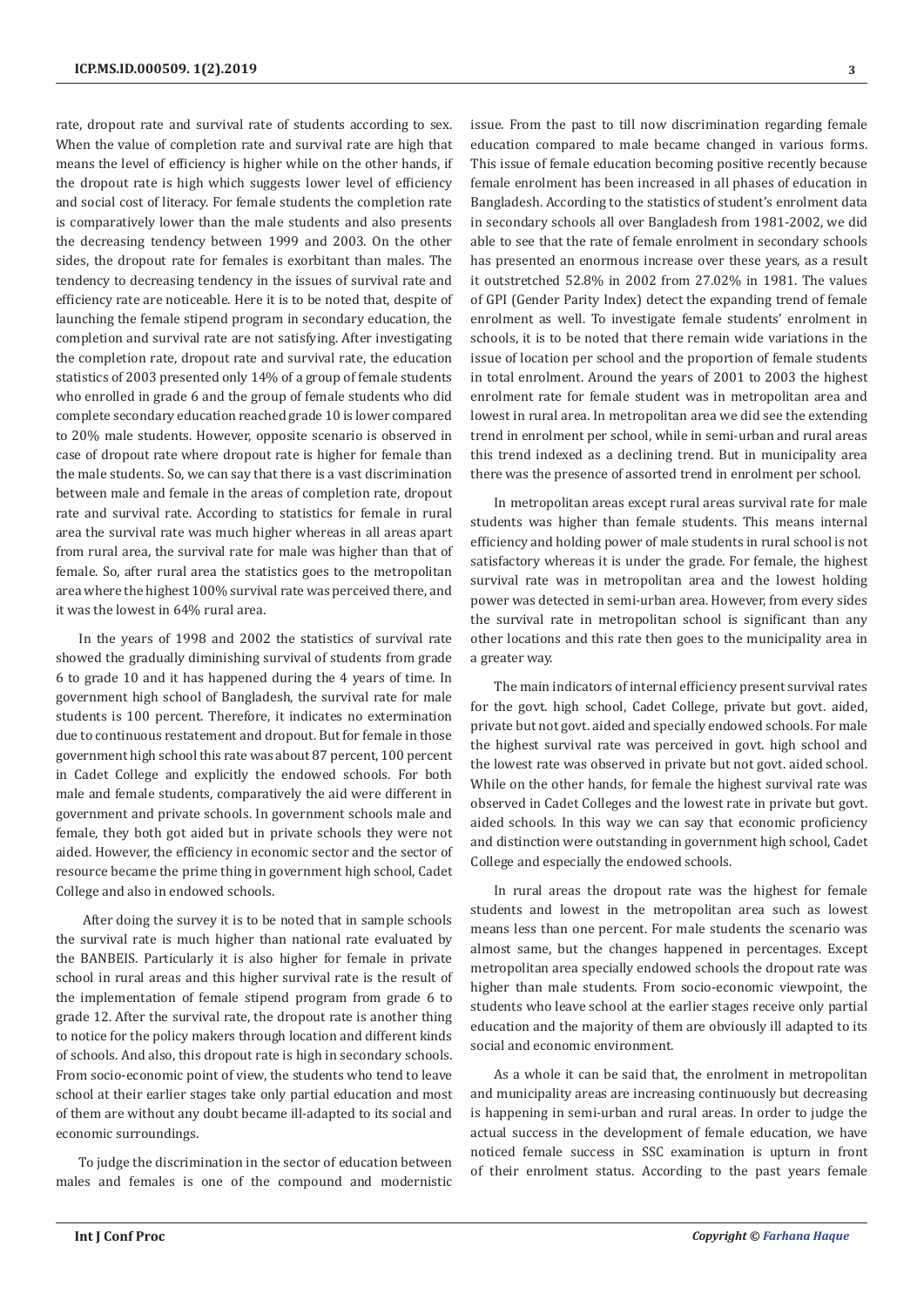education statistics such as from 1990-2003 it showed is almost the decreasing rate while the statistics showed increasing rate for male students for getting success in SSC examination. In the metropolitan, municipality areas are the places where the rate of acquiring good results is higher than rural areas. In this same way, we can see in Cadet College students get maximum number of 'A+' and those students are especially male students. Besides Cadet College we observed that Govt. high schools and endowed schools are also good in creating higher success rate and exclusively male students have dominated in achieving higher grades ("A+ and "A). While on the other hands, female students have been known as popular in getting relatively lower grades such as "A-", "B", "C" and "D".

In spite of acquiring lower grades than male students, we can observe that female students are enrolling in a higher rate, which is increasing our hope about seeing higher rate to get good grades like male students in future. But according to some critics, the negative sides of female students higher enrolling state is, with the help of contaminated clerks, female students take the advantage of female stipend Program and also, they are breaking the proper rules of fulfilling the form to get stipend under the stipend program. So here it can be assuming by them that for adapting this type of negative activity female students results are getting worse day by the, and here they need to be more ethical and honest. As we see those critics against the female stipend program, yet it became an encouraging thing for the female students of Bangladesh. After seeing this dynamic step of providing female stipend program, it could help many male students to forget about the traditional rules imposed upon female students. As a result, finally the stereotype behaviors and ideologies about female students could be eliminated and from that point gender balance or gender equality can be established [1- 14].

## **Gender disparity in the sector of health and nutrition**

 In Bangladesh, women are deprived of not getting proper treatment regarding health and nutrition, as a result the high maternal mortality rate, high fertility rate, malnutrition and ill health occurred in their life very seriously. According to the statistics of 2010, maternal mortality rate was 2.16 per 1000 live births and also the fertility rate was 2.12. This fertility happened per woman in the time of their reproductive age which is from 15 to 49. And if we investigate other countries fertility rate for women then this is the highest rate in the world. Since Bangladesh is a country where women are dominated by men in a patriarchal society and that is why they women's status are always lower than men. Furthermore, after discovering the rules of patriarchal society it is to be known that, women do wait for men as they are bound to take their meal after all the male members finish eating. And they have no permission to eat before the male members in their house. This is called traditional Bengali roles of women. But basically, women need to take more nutritious during the time of their menstruation and pregnancy. Especially for reproductive health, they rarely get it. Eventually they suffer from anaemia, malnutrition, and another physical complicacy. In Bangladeshi social system, especially in village women are suffering from diarrhoea and communicable disease only because of unhealthy and non-improved sanitation.

Gender disparity also happens in the sector of health and in this issue, Bangladesh has acquired some major progress and also got success to enhance the average life saving task of its population. Nonetheless, the condition of female health is still very bad. Therefore, health care for women is still confined to their reproductive health and that is the reason of their poor health which is neglected by male members in their home. As we know poverty, illiteracy and narrow access to health services incorporated with early marriage, unavailability of premarital counseling, force for early child bearing and defective nutritional status are the more dominant elements for mostly lower health condition of women. In Bangladesh the social structure of a patriarchal society divests women and girls from getting proper nutrition, therefore they become weak and sick compared to the male members in a home and then society. Compared to male members at a family, girls usually get less nutrition and therefore suffering from malnourishment. According to Titumir and Rahman, "The prevalent institutions such as norms, existing values and traditions have been prevailing from generation to generation, resulting in malnourished mothers giving birth to malnourished children" [15]. To establish the health programmes for poor and needy people where women's health services are limited and not so friendly. In Bangladesh most of the women do prefer female doctors for their health checkng but in this issue, there are shortage of female doctors and also the cost of treatment from doctors are costly which is another reason of women's sufferings poor health. Thus, the male members at home discourage women to avail proper health services. According to health statistics in Bangladesh there is absolutely a big challenge to sustain the health services for women. The issue of child mortality happened based on sex, where female child mortality is absolutely higher that male child mortality.

The statistics of child mortality shows that in 1993-94 male child mortality was 46.7 per thousand nativities which has reduced to 16 per thousand nativities in 2007 with an annual average reducing rate of 2.19 per thousand nativities. On the other sides the female child mortality was 62.3 per thousand nativities in 1993- 94 and it has reduced to 20 per thousand nativities in 2007 with a reducing rate of 3.02 per thousand nativities per year. Therefore, the headway at diminishing child mortality has transpired at a speedy rate for female that their male equivalents. But here we can say the general occurrence of child mortality is higher for female that male. However, the progress at reducing child mortality has occurred at a faster rate for female than their male counterparts but, the overall incidence of child mortality is higher for female than that of male. Additionally, the progress is happening at the same step as in the previous years for both male and female. This denotes that the strategies and programmes may not be implemented strongly in diminishing child mortality. Between 2004 and 2007 the rate of reducing the child mortality was higher for both the male and female.

Now let's come to the point of underweight children where the ratio is high towards female children than male children. In 1996- 1997 the percentage of underweight children has reduced up to 58.8 percent and in 2007 that percentage became more decreased up to 42.1 percent with an annual rate of 1.45 percent depletion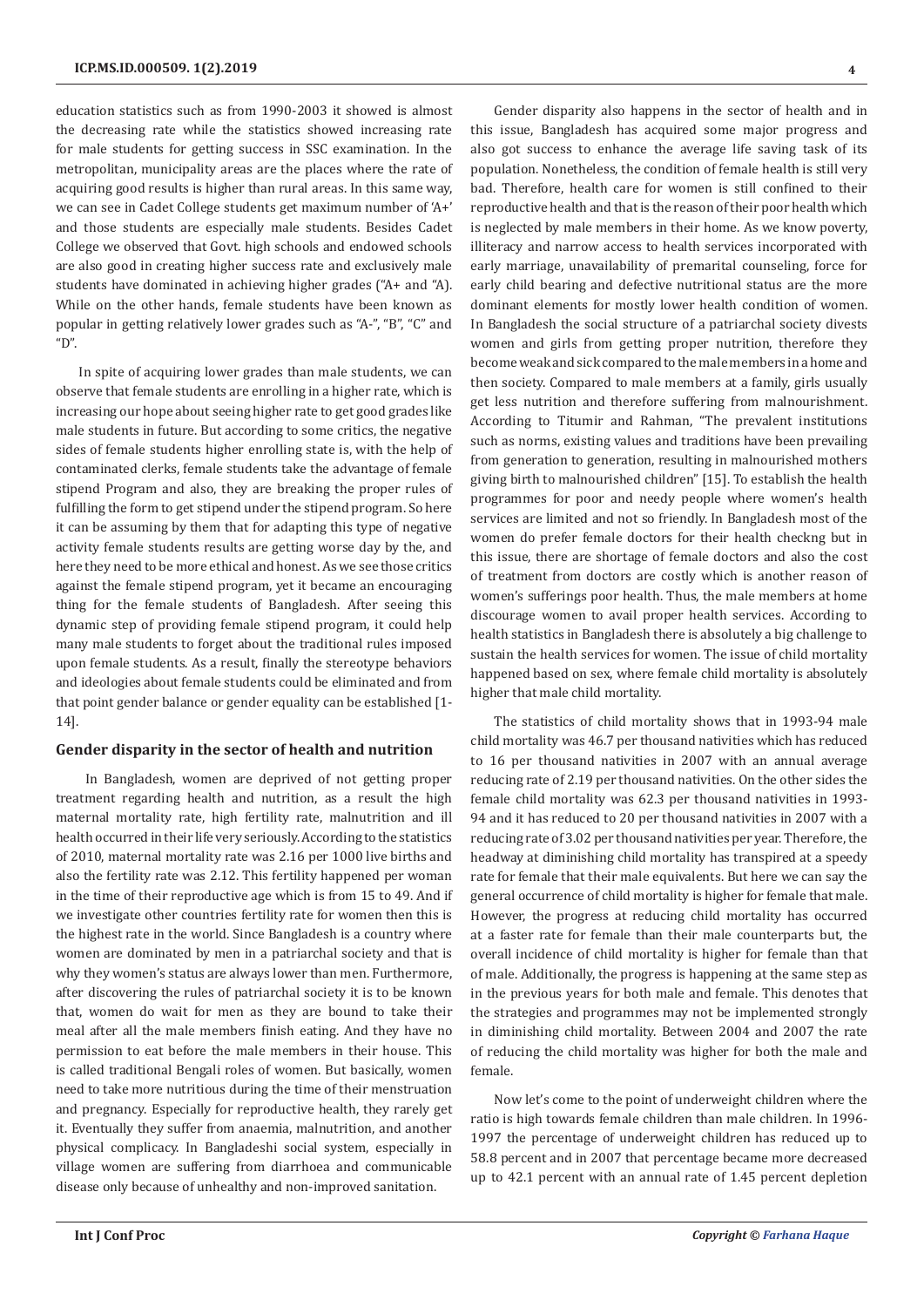per year for female children. On the other hands for male children the percentage has reduced from 54.6 percent to 39.3 peec3nt with a median age of 1.34 percent of depletion. Moreover, we can also notice that the depletion rate in the percentage of underweight children did occur within the slower rate than the previous years for both the male and female children. In fact, advancement in the depletion of underweight children is happening like an underneath rate for female than that of male.

# **The Initiatives of SDGs program regarding gender disparity in the sector of employment**

SDGs showed its utmost success in relation to global conjunction towards the local, national, regional and global levels in the year 2015. To bring success for developing the agenda of SDGs, global leaders did the prominent agreements in 2015, they have several agendas, among them Sendai Framework for Disaster Risk Reduction 2015-2030 was the first agenda. This agreement is necessarily significant in the factors of post 2015 development agenda. In July then came the Addis Ababa action agenda to provide financial development. In September, the world leaders who were involved in the SDGs development agenda did adopt the 2030 agenda seriously for sustainable development along with 17 goals of SDGs which we call as Sustainable Development Goals (SDGs) 2030. The signing of Paris agreement was one of the most historic developments which was based on climate change in December that year 2015. Everyone will not take this agreement positively because there may have some shortage in each relation that needs to be conquered, but those documentation yield a strong base to move forward.

The 2030 agenda of SDGs basically amalgamate the prime objectives of the three agreements along with other pertinent issues and focused to the addition of everyone towards the happening of the development process but especially gave emphasis on gender equality which is goal number 5 among 17 goals. So this goal actually try to present that men and women must be equally treated with same facilities and opportunities as men are getting. This is a core Goal that works to engrave the appropriate and dynamic movement of society for diminishing or keep the balance about gender discrimination and other hurdles.

In spite of knowing that women's empowerment became the central point of SDGs, though they face different kinds of discrimination in different levels of their lives. In the area of "disparity in employment ". Wage discrimination is one of the noticeable discriminations for women. Even in the United States we investigate the statistics of 2015 about women's waging system. There it was vivid that women used to work full time but typically were paid just 80 percent of what men were paid and there lies a certain gap of 20 percent. The same scenario can be noticed in Bangladesh, where women get 21.1% wages which is less than men according to the recent study by ILO (International Labour Organisation).

To close the gap of gender discrimination, Bangladesh worked hard and came long way in empowering women. Women are now very progressive in Bangladesh after joining and creating their footsteps in all branches of the development and society such as education, health services, administration, business, bank sectors, military and law enforcement forces and even in politics. In the sector of political empowerment, Bangladesh is in leading position among other regions as well as did beat many developed countries in the world. It is great honour for Bangladesh to achieve significant progress of women according to the Global Gap Report 2016 published by World Economic Forum.

As stated by the report that engulfed 144 countries, Bangladesh got ranked 72nd with an overall score of 0.698. Here it needs to clarify that point 1 means parity and the score of Bangladesh is well above the average global score. Bangladesh also leads the South Asian region in all four indicators including, economic participation and opportunity, educational attainment, health and survival and finally the political empowerment. The close competitor of Bangladesh in the region is India but 15 points behind than Bangladesh. The noticeable progress made by Bangladesh is to reduce gender gap over the past one century and achieved  $91<sup>st</sup>$  position among 114 countries. Here we can see that Bangladesh leaped 19 positions ahead within just 10 years, even though 30 more countries were added in this movement this time.

This remarkable progress that Bangladesh has achieved regarding gender discrimination along with other salient socioeconomic advancement in recent years only because of the country's encouraging policy environment provided by the dynamic government of Bangladesh and the unbeatable spirits of the people of this country to move forward against all kinds of obstacles and achieved for the better tomorrow. Also, this success came after getting easier support at the local areas provided by many civil society and non-government organizations. In the constitution of Bangladesh there it has been written clearly that "the State Shall endeavor to ensure equality of opportunity and participation of women in all spheres of national life" and "women shall have equal rights with men in all spheres of the State and of public life". Bangladesh also got National Women Development Policy 2011 which is a kind of law that enable women to live without violence and discrimination and they also bound to ensure women empowerment and their equal rights and facilities in different areas of life.

In similarity with the constitutional domineer and also the policy, legal commitment and the political will for ensuring women's legitimate progress. The honorable Prime minister of Bangladesh Sheikh Hasina and her government introduced the Gender Budget in the 2009-10 revenue year. After seven revenue years the Gender Budget now has leaped almost 3.5 times. This rate is indicated directly to gimmick women's progress in various issues observed by them. But, the issue of development of women's condition also takes directly or indirectly in various other programmers and agendas. As we can see that Bangladeshi women have made different types of advancements but still, they are paid less than men for equal work. And also, they are facing violence both at home and outside their homes. In 2015, the Bangladesh Bureau of statistics depicted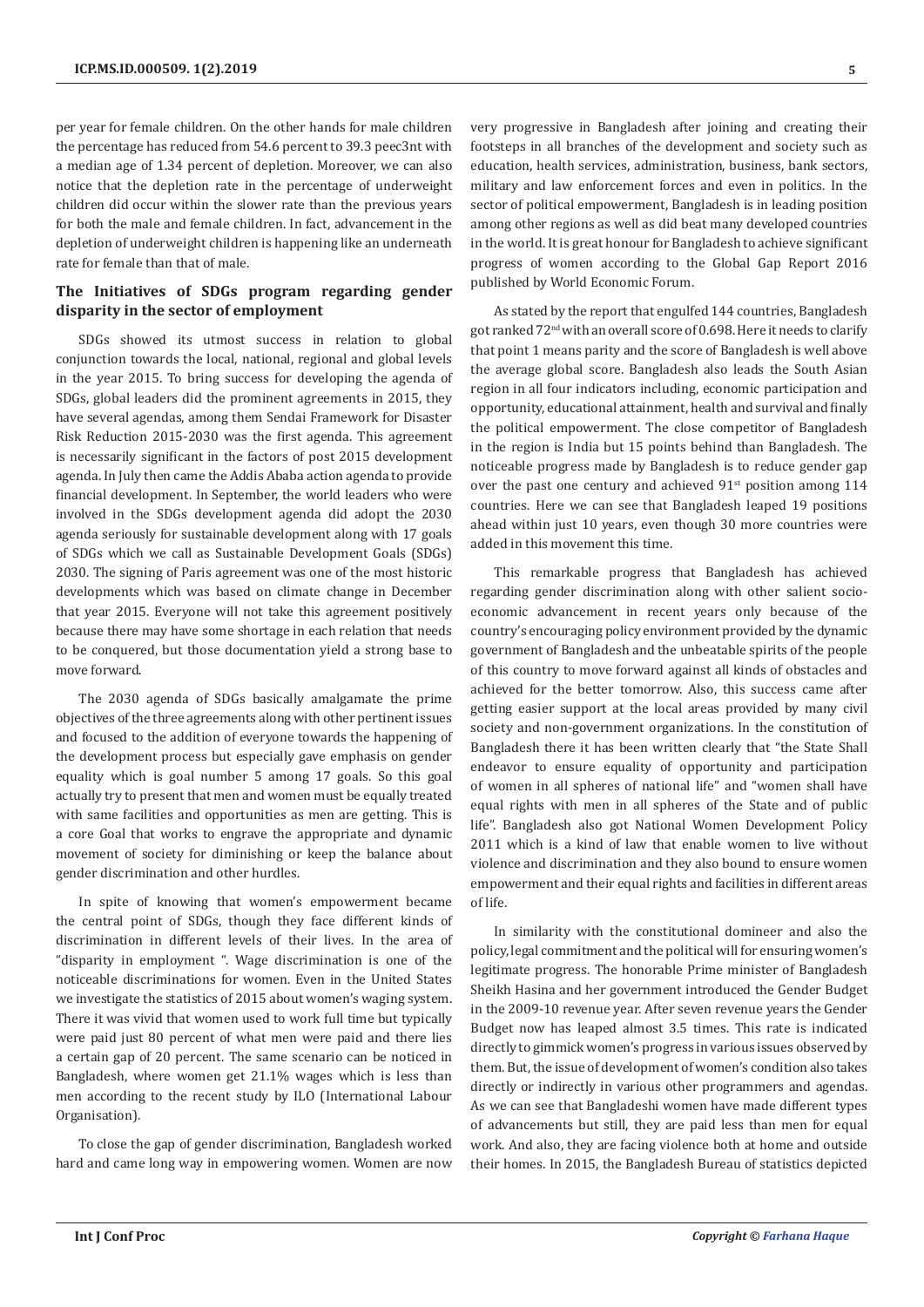that 80.2% women in Bangladesh have tolerated violence and ill treatment in their lives from inside and outside of home.

The statistics of Bangladeshi female students' statistics regarding education shows that among both male and female students, female students are in 50% in their primary and secondary levels, but their tertiary level is recently reached to the rate which is around 40%. But the positive thing is to notice in the area of their job, women now are joining the mainstream workforces both in the government and corporate sectors, though to acquire the top positions in those job sectors for women is still not impressive. Bangladesh is now having great challenge to manage the secured conditions for women in the fields of workplace, educational organizations, also in the sectors of child marriage, health and nutrition, the right to hold the leading position in politics and economic sectors.

To establish the voice of women and to ensure of getting basic human rights, in Bangladesh there are some fruitful government foundation and NGOs. The Palli Karma-Sahayak Foundation (PKSF), is one of those remarkable government-established foundation who tried to empower women in order to show their capability as a human as well as economic and social facilities. Currently this organization offers both financial and non-financial services to over more than 10 million and 45 million families throughout the country. SDGs program has been conceived for the in-depth and united to implement multidimensional poverty demolishing activity in 150 units across the country, covering around 4.5 million people half of the citizens of Bangladesh who are women.

Previously, women were often used as depressed for lending money from microfinance organizations. But, now the PKSF foundation certify that women play significant roles in the areas of management of financial and non-financial assistances they benefit from the PKSF-POs (Partner Organisations of the PKSF, NGOs through which the PKSF implements its action programmes) under severe PKSF supervision and examining. These women hence getting to expand empowered in their families and in society. The PKSF also gives strong attention toward female education and provides campaigns against child marriage, harassment and violence of female at home and outside of home. Most importantly they are working to give recognition to women about their household chores as economic activities.

In the agenda of SDGs foundation, the supreme importance is to emphasis on women's empowerment where Bangladesh also working on the proper steps against all kinds of violence and discrimination against girls and children. As we know the slogan of International women's day carries very meaningful thoughts and spread it to the general citizen's heart to think about women all over again. In 2017 the slogan for International Women's day was 'Be Bold for Change' thus seems to be an appropriate slogan for women, in 2018 the slogan was "Press for Progress", in this running year 2019 the slogan for International women's day was "Balance for Better". So, on the occasion of International women's day Bangladesh must replenish its pledge to step up endeavours to present this country as a better place for women, trying to take strong attitudes to successfully address the continuous bias, disparity and violence

against women and help to shape women's advancement, celebrate their accomplishments regarding every task. However to establish gender parity in the sector of job and other areas, it is need to be believed that men and women in Bangladesh will lead the country as a better place after fulfilling the agendas of SDGs and to go for success both with men and women can make a balanced world where everyone will live under humanity, dignity and will be able to overcome all types of hurdles and struggles.

# **Cognitions of gender disparity in Bangladesh and the vulnerable situations of women**

Since we saw that in Bangladesh gender disparity is very sensitive issue, therefore the government of Bangladesh did take some initiatives and also, they are still working on this matter about how to diminish the problem of gender discrimination in every sectors of people's lives. To reduce this issue of gender discrimination, Bangladesh is still lagging behind because of the patrilineal society. There is the presence of constitutional affirmations of gender equality but instead of that the right of women is being overlooked. Another reason of having obstacle to get gender equality is our society's worst thinking of not giving opportunity and as well as discouraging from participating in any public activity, and instead of this they are entitled to do only the household chores, taking care of husband, other family members and last but not the least they are known to perform their reproductive role by giving birth of children. To create the demarcation limit between male and female rights, the patriarchal social traditions and values are still dominating in most of the areas of Bangladesh. Now if we discuss about the policy of Bangladesh regarding gender issues then we will able to know about the extreme lackings to make explicit policy which is actually restraining women from taking part in different sectors such as education, health, employment, doing own business, etc. Also, in this country there is no guarantee of achieving effective initiatives for women in any educational institutions, outside of home, for example on road, in any organization, even at home women have no right in a proper way. Violence against women is very common in Bangladesh which is the matter of great tension for parents. They are not safe to go alone outside of home. That is why parents don't want to give permission of their daughters to go outside for working and force them to sit idle at home. In this country, this patriarchal society has one preoccupied mind-set that men are far more efficient and better than women and the women has no quality except managing of their household activities.

This is the main reason behind the discrimination between male and female from their births. In the matter of giving chance in any job, men are always the first priority than women. The employers think that men are more efficient than women, therefore they also think the outcome of men's work will be the perfect one while on the other hands, most of the employers think if they recruit any female then they will face lose. Another important reason of gender discrimination come by the phenomenon called early marriage. This early marriage is the prime obstacle among other obstacles from where girls can't come out and they simply can't join in education, health and the sector of employment. Young girls need to get education for better life but because of their early marriage their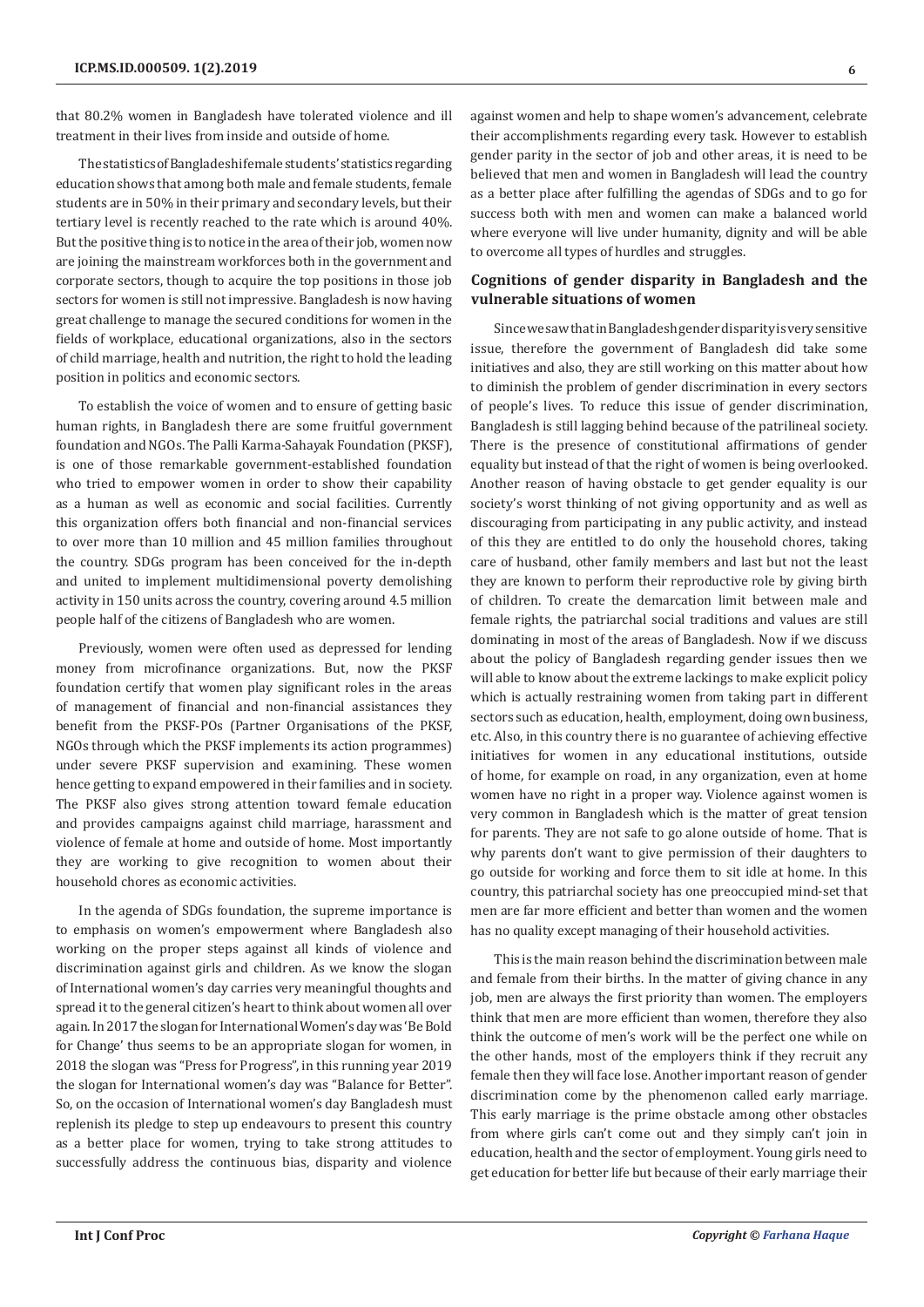dreams of having education become dreams only. As like the sector of education girls are also depriving from getting jobs in the job market. After these the issue of health come, in thus matter the girls are living in a vulnerable condition. Because of early marriage they are having kids so early and as a result the condition of their health getting worst day by day. In this situation they need supports from every members of family, but they are really not getting supports from the male members at home. Hence, they become more and more hopeless and start to live in despair.

# **Present state of gender equality in Bangladesh**

In Bangladesh women are still dealing difficult situations to establish their proper rights inside of their family, society and as whole to the state. In a real sense woman are facing disparity, exclusion and injustice, in every sectors of their life they are getting negligence under the male dominated society in Bangladesh. The laws and policies about discrimination slow down its formal equality and socio-political situations that stopping women from practicing their rights. Because still in Bangladesh, girls have been considered as burden, especially for poor households where they are in danger of forced marriage at an early age where the practice of dowries which is illegal and burdensome. To take everyday meals, women are usually the last to eat which leads them to have chronically malnourished. Moreover, since women are observing and been treated very badly at the same time of their home and outside of home that makes them socially vulnerable. As a result, this hinders them from fully take part in social activities. Though in Bangladesh this vulnerable situation is going to minimize through some major progress taken by the several government and non-government organizations. For example, the gender gap in school enrolments both in primary and secondary levels, girls now outnumber boys' enrolment. In job sectors, women are now holding important positions and they have now access to be the members of local government council which got the significant responsibilities for rural and urban development and establishment.

In the garment industry, women are getting numerous scopes to get work because of its rapid growth throughout the country and it's consisted of over 90% of its labour force. The rate has been impressive since it's importantly contributed to Bangladesh's GDP growth over 5% than the past decade. Bangladesh government is taking the issue of gender inequality in a serious way that is why they are implementing different types of steps to establish gender equality and women's empowerment. The tempo has been created because of the vision 2021 and 2041 which taking Bangladesh forward. Among the agendas to move forward Bangladesh, Bangladesh government creating scopes for women to taking part in economic and political activities. Bangladesh government do realise the importance of ensure gender equality and for this reason the government is now working after attaining SDGs regarding gender equality and to establish women empowering. They are implementing the tradition on the extraction of all forms of disparity against women (CEDAW) and the Beijing platform for taking proper steps. As we know Bangladesh has already acquired the MDGs to in order to establish gender parity in primary and secondary education at the national level among other success of the MDGs. Bangladesh has been working persistently to provide women's overall development and success to attain their equal and active participation in the prevailing socio-economic activities and trying to remove the different hindrance on their ways of empowerment. The following are some significant and fruitful initiatives of the government to close the gender gap in Bangladesh.

#### **Women's success in different sectors of the society**

In the area of politics, recently women got the empowerment through increasing seats for the National parliaments which is now 50 from 45. In the last national election, the increasing number of women's seats became 20% of total seats. Bangladesh government working on expanding more seats for women in politics through Union Parishad, upazila Parishad, and municipalities which is onethird of the total seats and women got access to be elected directly. In the Union Parishad election, more than 14,000 women are getting elected as public representatives. So now to enhance the dimensions of elected women representative at Upazila level women development forum has been arrived. Women's participation in local level elections was probably one of the greatest turning points for Bangladesh and it will help to close the gender gap.

It is a matter of great instance for other countries that, currently in Bangladesh, the Prime minister, leader of the opposition and speaker all are women. In the fields of Supreme Court, administration, secretaries, additional secretaries, joint secretaries, deputy commissioners, in the sectors of police, armed forces and UN peacekeepers did show improvement in women's empowerment. The government also reserved 10% quota for gazetted and 15% for non-gazetted 10 post for women. Here now we can see in several high court the appellate division judges and district judges are women. Women are being posted in the Field level Administrative dimensions as Deputy Commissioner, Superintendent of Police and Upazila Nirbahi Officer. Thus, they are performing their duty very successfully. In military service, now many women are getting allotted in the armed forces, such as army, navy and air forces. Also, many women can be seen in the areas of police forces and different cadre services. In field of different universities of Bangladesh, women are also presented there, for example Vice Chancellor of Jahangir Nagar University, Pro-Vice Chancellors of Dhaka University and Chittagong University are women. The aspect of gender has been united into Bangladeshi peacekeeping missions as well. The improvement of gender gap for Bangladesh now reached to the great level where female police officers are now holding the top positions as a female police officers to the United Nations peacekeeping operations as formed police unit.

## **Gender accessible budgeting**

From the year 2009 the gender-receptive budget has been programed by the Government of Bangladesh to ensure the participation of women in different types of activities. All the ministers did embraced gender-receptive budgeting and made that explicable towards their allocation for the economic and social empowerment for women. Allotment for women's development has been granted like 7,908.7 million, and this is 26.80% of the total budget in the current financial year.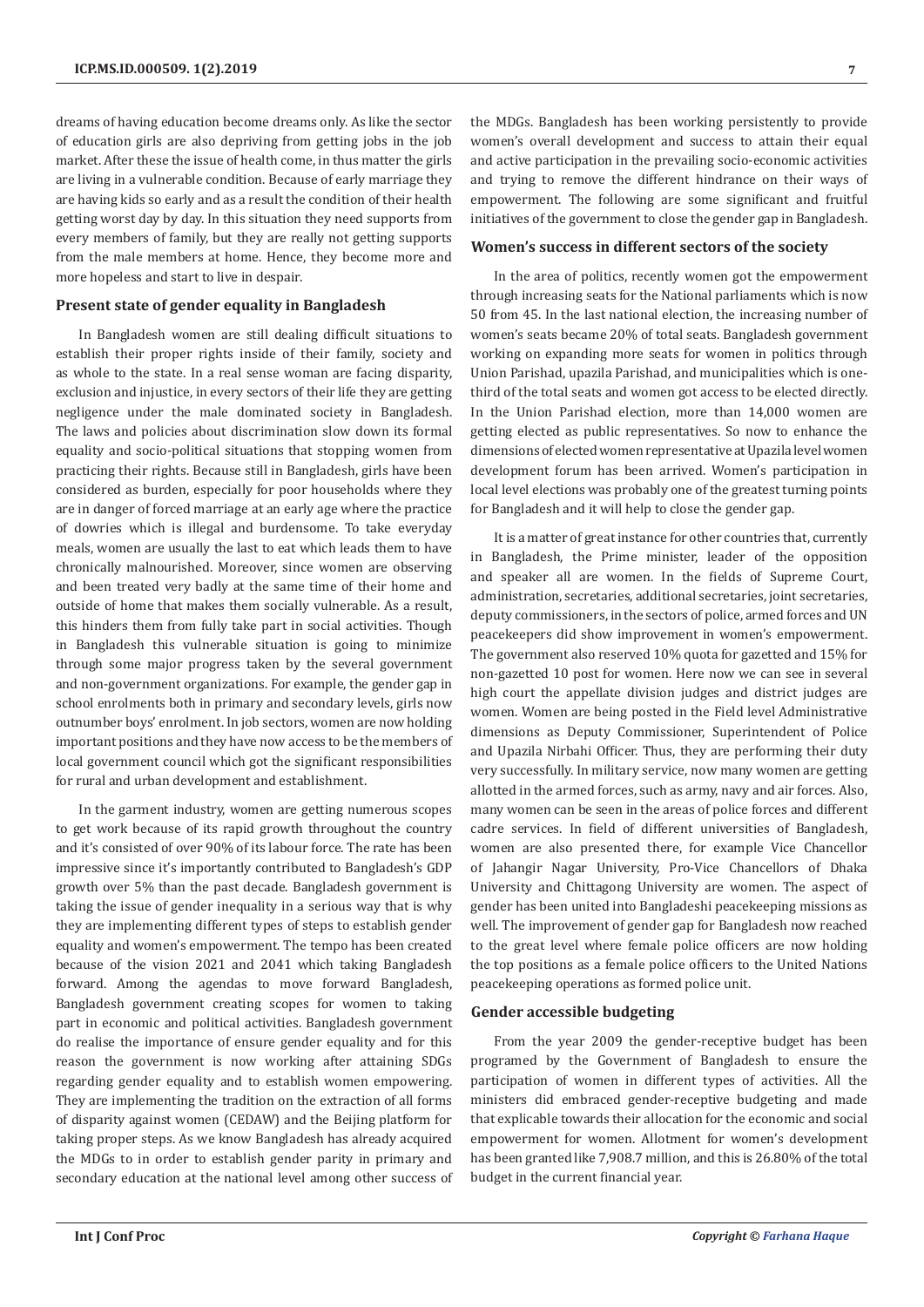#### **Women's impressive notion in education**

In all other South Asian countries Bangladesh got the first place to close the gender gap to provide primary education for girls. Bangladesh government achieved this remarkable success because of the effective public policy, resource allotment and strong commitment from public and private sectors. Bangladesh government is providing primary education as mandatory and free for all children aged between 6 and 10. All children are getting primary and secondary levels text books as free of cost. Up to grade XII in public educational institutions girl's education expenses are also free from the government. Another innovative program known as stipend program has been added to encourage girls in their studies and help to reduce drop-out rates, this is called as the alluring strategy to create girl's education that resulted as gender equality.

# **Women's success in the areas of economic and social activities**

To accelerate women's economic empowerment, inclusive capabilities have been assured by providing substantial training, creating opportunities in job market and also ensuring the participation in the labour market is noticeable. Therefore, Bangladesh government is now providing the essential support to small and medium business-oriented women who are passionate about entrepreneurship. They are getting receive 10% of the Small enterprise fund and 10% industrial plots as an entrepreneur. In the society of Bangladesh more extensive social welfare and safety facilities have been taken for various kinds of women such as allowance for destitute women, in the time of maternity women are also getting allowance, then lactating mother allowance, disabled women allowance, divorced women allowance and so on. For ensuring food for vulnerable and extremely poor women, there is one fruitful group who is providing foods for them known as VGF (Vulnerable Group Feeding). To establish the economic empowerment for rural women Bangladesh government is giving collateral free micro credit which is up to 2.5 million and has been given with a 5% service charge. For the economic empowerment of rural women, collateral-free micro-credit up to 2.5 million is given with a 5 per cent service charge. According to the garment industry's statistics of Bangladesh more than 3 million women are working in the RMG sector alone. Also women are very active in the field of agricultural production which is facilitated through access to agricultural mechanisms and loans that given for agroprocessing, homestead gardens, nurseries, bee-keeping and other programs. Women's participation in agricultural production is facilitated through access to agricultural technologies and loans given for agro-processing, homestead gardens, nurseries, beekeeping and other activities.

#### **Success in the area of maternity and health**

The current government has extended maternity leave for expecting mothers from four months to six months. Bangladesh has also got enormous success to reduce the maternal mortality rate (MMR) so drastically. Over the last two centuries MMR reduced up

to 66% and is dropping around 5.5% each year. Therefore, this kind of success is making Bangladesh highly successive for achieving the target of 143 deaths per 100,000 live births under the MDGs of 2015. According to a 2013 survey by different UN organisations, the estimated MMR in Bangladesh stood at 170 per 100,000 live births. Now the current government got more positive aims regarding MMR, they have plans to reduce MMR to 63 per 100,000 live births by 2030. The necessary steps have been taken already for delivering primary health care services to rural, marginal and vulnerable women through community clinics

# **To ensure gender quality Bangladesh government's acts and policies**

Bangladesh government has formed several acts and policies in the last eight years to ensure gender parity and working to provide protection and security to women. Therefore, acts and policies that has been created by Bangladesh government which are given below.

- A. Women and Children Repression Prevention Act, 2000
- B. Legal Aid Services Act, 2000
- C. Mobile Court Act, 2009
- D. Citizenship (Amendment) Act, 2009
- E. Domestic Violence (Prevention and Protection) Act, 2010
- F. Acid Crime Prevention (Amended) Act, 2010
- G. Vagrants and Shelter less Person (Rehabilitation) Act, 201

H. Human Trafficking (Deterrence and Suppression) Act, 2012

- I. Children Act, 2013
- J. Deoxyribonucleic Acid (DNA) Act, 2014;
- K. National Education Policy 2010

L. Comprehensive Early Childhood Care and Development Policy 2013

M. National Plan of Action to implement National Women Development Policy

N. National Action Plan to Prevent Violence against Women and Children 2013-2025; and

O. National Action Plan for Combating Human Trafficking 2015-2017.

Along with those above initiatives, Bangladesh government also took some other steps to establish gender equality and women empowerment. These initiatives are as such, social security and social empowerment of women, rehabilitation and legal aid for women victims, prevention of women's oppression, institutional mechanism for women's development, sports and women and digital Bangladesh.

#### **Challenges of ensuring gender equality**

As we know the government of Bangladesh has taken different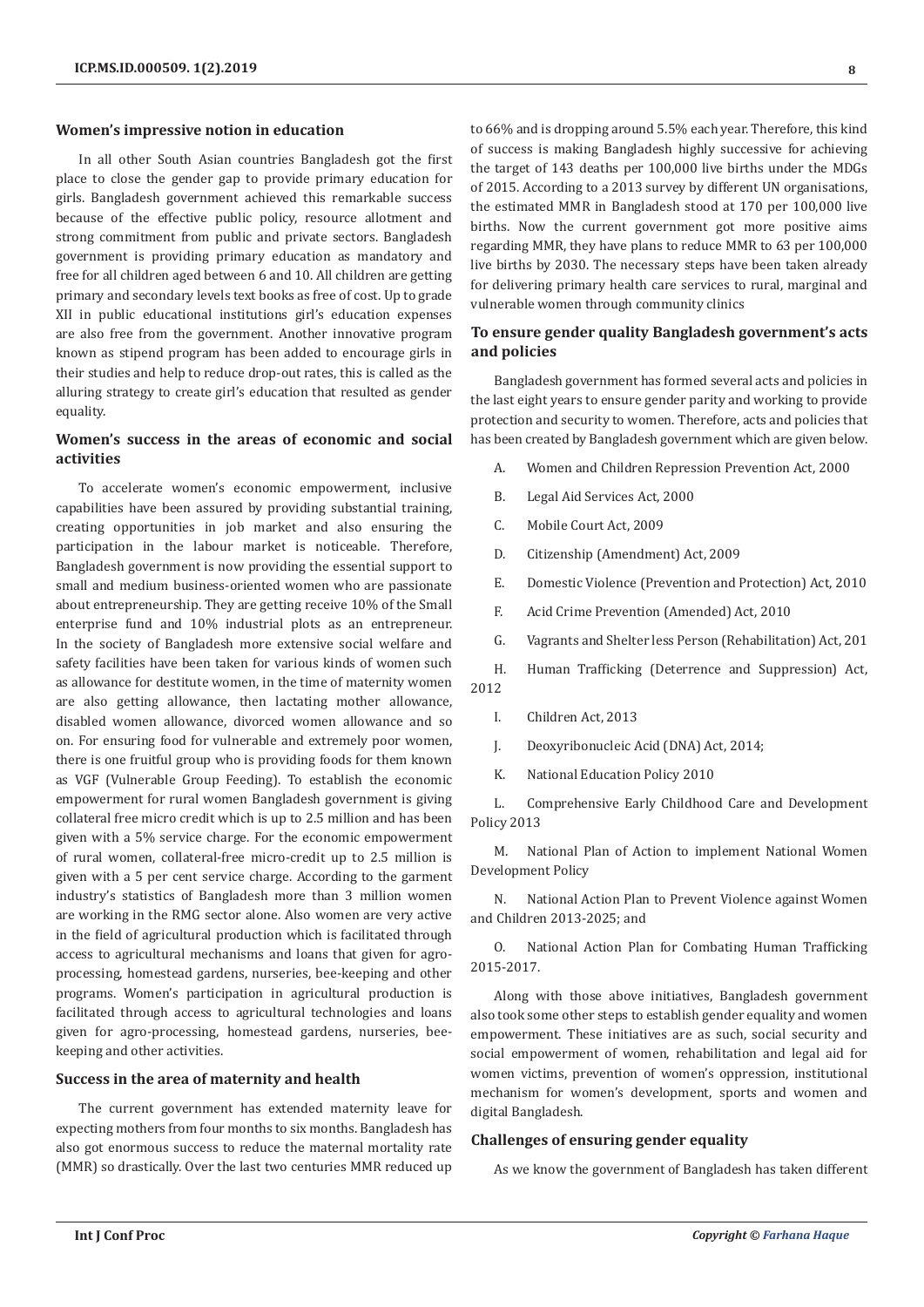and effective actions to close the gender gap but the gender equality has not yet been ensured. But there are several challenges that hinders the process of establishing gender equality in Bangladesh. First of all, we can look towards the complicated situation for women in job sectors. So according to Human Development Index it has been clear that in 2011, 58.7% of women took part in the labour force compared to 82.5% of male. And this is sure that female participation is concentrated towards lower-level jobs and wages which is almost half of the male wage rate. Now in the area of education the gender parity has been acquired in primary and secondary education enrolment and the drop-out rates are higher for female students than male students which is quite disappointing. In the health sector, still the maternal mortality rate is high comparatively. The rate is 194 per 100,000 live births and only 24% of births have been fulfilled by skilled health physicians. Also 30% of adult women in Bangladesh are getting ill health because of malnourishment from their families which is happening only by their male members less attention to them. In the sector of early marriage, Bangladesh is utterly unfortunate. The average age of marriage Bangladesh is 16.4 but most of the people especially in rural areas are not following and as a result early childbearing which creates high fertility and maternal mortality. Several laws remaining to prevent violence against women but because of the enforcement those laws remain as a great challenge. Still in Bangladesh there is lack of the agency for women about providing their rights and entitlements that impedes them for playing the fruitful roles at the levels of administration and governance. Last but not the least the patriarchy and male-dominated society of Bangladesh also creating serious challenge to the women's movability and involvement in various types of conventional and unofficial areas.

#### **Conclusion**

The issue of gender disparity in Bangladesh got the significant interest throughout the country. The vulnerable status of Bangladeshi women is quite a matter of tension, but the government of Bangladesh took lots of programs to minimize the dangerous effects of gender inequality. They tried MDGs program and also SDGs program to reduce the vulnerable condition of women in Bangladesh, in some areas SDGs program got the success and provided noticeable progress to ensure women's safety and also, they tried to establish women's rights after living in male dominated society. So, the issue of gender equality came soon after getting success in diminishing gender inequality. This gender equality brings not only fundamental human rights but also it bears the essential foundation for a clam, prosperous and sustainable world, and then only we can call that as a globally sustainably world. In spite of getting success to make the balanced gender issue, enormous amount of gender disparity is moving all around the world. The first aspect of gender inequality is entered towards the violence against women, such as sexual violence by the intimate partner. After seeing the ratio, we have come to know that 1 in 5 women that having the age limit of 15-49 are experiencing physical or sexual violence within a 12 month period in 49 countries and they got no laws to protect women from domestic violence.

Though Progress is happening regarding harmful and unlawful practices such as child marriage and FGM (Female Genital Mutilation), and it has been reduced by 20% in the past decade, but still there is need lot more work to be done to eradicate such practice completely. If the world can provide women the basic equal rights in the areas of education, health care, decent work, the access in politics, economy and decision making, then the sustainable society and economy can build up in a vast way. For this there is the need to implement new legal frameworks about female equality in the workplace to eliminate the harmful practices towards women. Thus, it will fuel the male dominated society to end the crucial genderbased discrimination that is over powering in many countries around the world. In Bangladesh this issue of gender equality is very urgent to establish and also need to build awareness among communities and families. Male and female needs some advocacy to create the balanced gender equality, advocacy needs to be executed with the family members to include women in the family and community level economic activities. They require networking among women, influential community and educational leaders to make the network strong and those influential leaders will work as a catalyst by bringing changes in society and to the boarder sense to the world. The necessary initiatives are required to be taken to develop the women's access to economic social services. To engage as a partnership with different institutions of influence can bring changes in the typical mind-set and the traditional structure of society. In the area of decision-making the implementation of foster equality is much needed. Also, the different types of programmes and agendas need to be implemented to facilitate women's access over resources. After that the government of a country need to launch effective and different laws to reduce the gender inequality in a larger way to ensure the safety and right of women.

 To sum up it's obvious to tell that, the government of Bangladesh tried to implement some major steps on gender inequality, but those steps were not constructive therefore full of irregular monitoring. As we know in every society woman needs to have good status from every sector and in Bangladesh as well. But the Bangladeshi women are depriving from getting proper opportunities in different areas such as in job market women are depriving than male, after that in the sector of education women are lagging behind. They are even maltreated by the males in case of getting good care and nutrition at home. Women are only confined to do household chores and not allowed to go outside of home for doing job. Since here in this paper i have discussed about the statistics of gender disparity which actually did elucidate about less improvement about gender policy implementation in coming years than previous years. In order to have a balanced society our government needs to take effective actions for the establishment of gender equality and the tactics about how to emphasis on the issue of women empowerment. However, if they are able to get success for promoting the strong policy implementation on gender then we would able to get sustainable development. Besides this, the main goal about reaching towards the SDGs targets, it will again become difficult for Bangladeshi government to get success. As we know, the rate of gender disparity is very high in